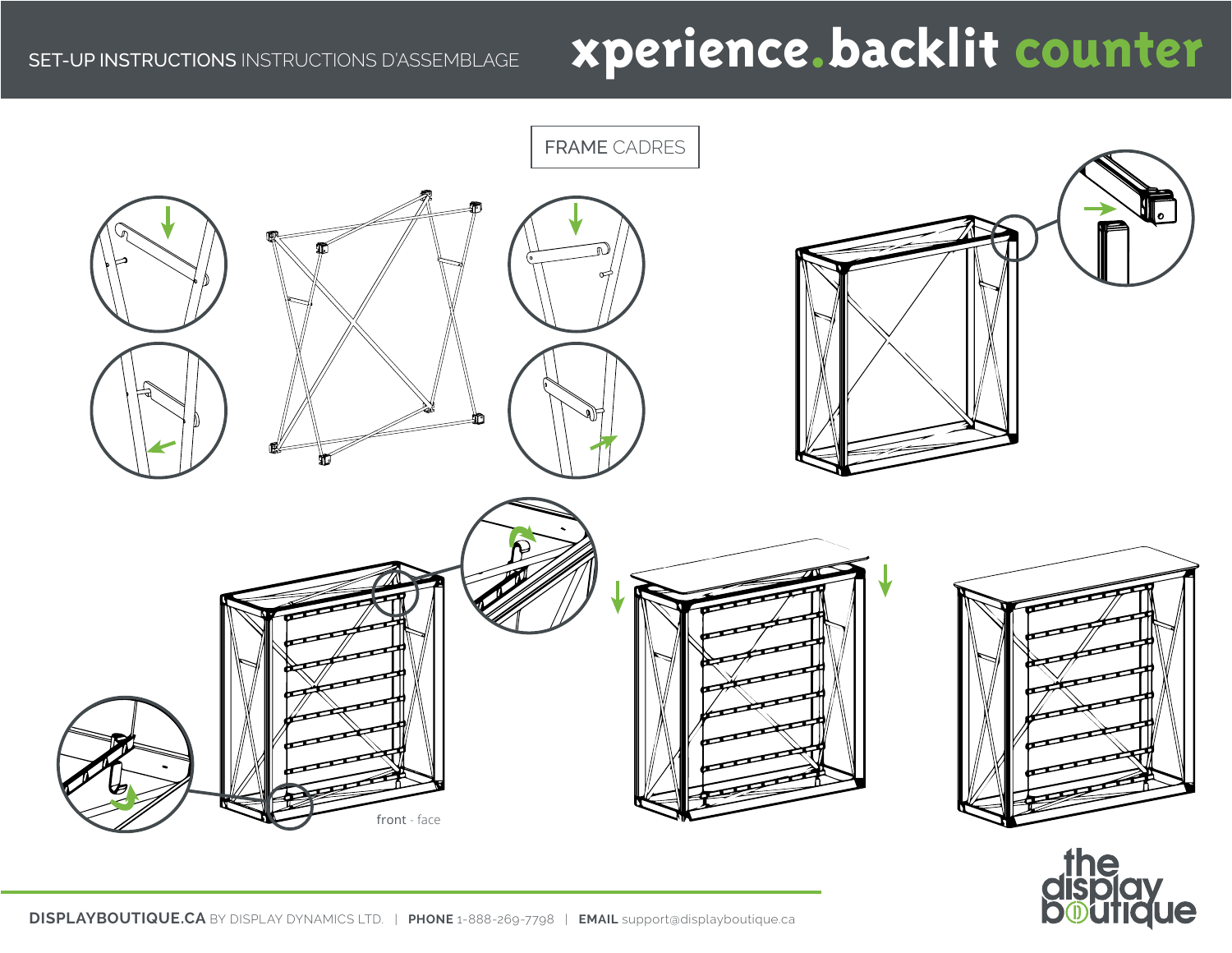## SET-UP INSTRUCTIONS INSTRUCTIONS D'ASSEMBLAGE **xperience.backlit counter**



Tips: Use gloves and work on a clean site.

Conseils: utilisez les gants et travaillez sur un emplacement propre.



Incorrect insertion of silicone edged graphic.

Insertion et installation incorrectes du visuel avec joint silicone.



Correct insertion of silicone edged graphic.

Insertion et installation correctes du visuel avec joint silicone.

GRAPHIC VISUEL

INSTALL / INSERT GRAPHICS IN THE ORDER INDICATED BELOW. INSTALLER ET INSÉRER LES GRAPHIQUES DANS L'ORDRE INDIQUÉ CI-DESSOUS.